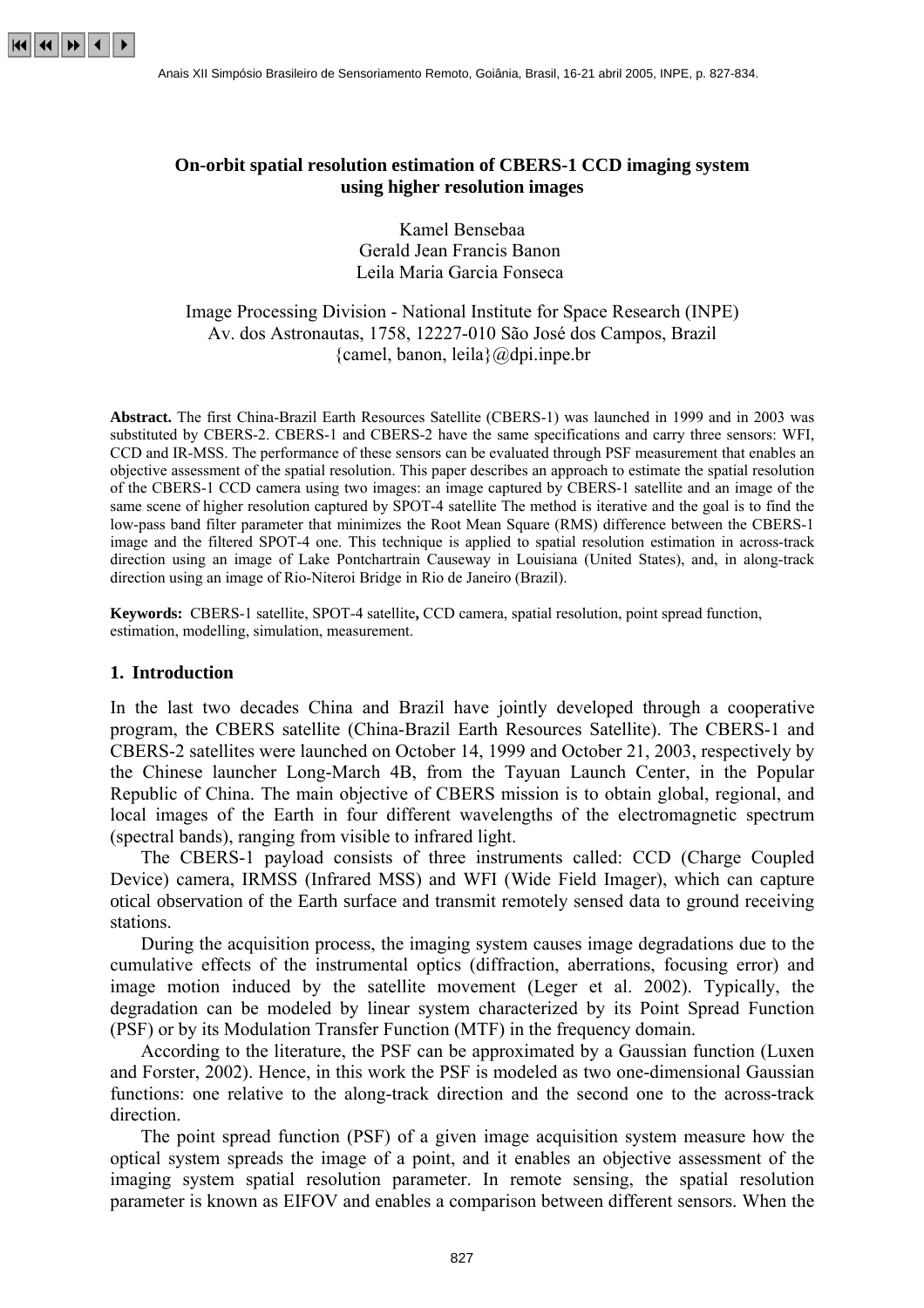PSF is approximated by a Gaussian function with standard deviation  $\sigma$ , the EIFOV is 2.66 $\sigma$ (Slater, 1980; Banon and Santos, 1993).

In this work, our goal is to estimate the spatial resolution using images from different sensors. SPOT-4 images have been chosen as a reference because they have slightly better resolution than the CBERS-1 images (Bensebaa, et al, 2004b), they have the same sampling rate. Furthemore, SPOT-4 EIFOVs are known and are used in CBERS-1 EIFOVs estimation. The method is iterative and consists of finding the low-pass band filter parameter that minimizes the Root Mean Square (RMS) difference between the CBERS-1 image and the filtered SPOT-4 one This technique is applied to spatial resolution estimation in across-track direction using image of Lake Pontchartrain Causeway in Louisiana (United States), and, in along-track direction using image of Rio-Niteroi Bridge in Rio de Janeiro (Brazil).

## **2. CBERS-1 overview**

The CBERS-1 satellite carries on-board a multisensor payload with different spatial resolution called: WFI (Wide Field Imager), IRMSS (Infrared MSS) and CCD (Charge Coupled Device) camera. The high-resolution CCD Camera has 4 spectral bands from visible light to near infrared and one panchromatic band (**Table 1**). It acquires the earth ground scenes by pushbroom scanning, on 778 km sun-synchronous orbit and provides images of 113 km wide strips with sampling rate of 20 meters at nadir Dayao et al. (2001).

| .             |                |               |
|---------------|----------------|---------------|
| Spectral      | Number         | Wavelength    |
| <b>Bands</b>  |                | $(\mu m)$     |
| Blue          | B1             | $0,45 - 0,52$ |
| Green         | B <sub>2</sub> | $0,52 - 0,59$ |
| Red           | B <sub>3</sub> | $0,63 - 0,69$ |
| Near-Infrared | <b>B4</b>      | $0,77 - 0,89$ |
| Pan.          | B <sub>5</sub> | $0,51 - 0,73$ |

Table 1. Spectral bands of the CCD sensor.

The signal acquisition system operates in two channels called CCD1 and CCD2. The first one generates images corresponding to B2, B3 and B4 while the second generates images corresponding to the bands B1, B3 and B5. In each channel (channel C1 and channel C2), three CCD chips per band were combined to generate about 6000 pixels per row.

## **3. Point spread function (PSF) estimation methodology**

The PSF estimation is a general tool for assessment of the imaging system performance. Basically, there exist three ways to determinate the PSF. The first one uses images targets that must have well-defined shape and size as airport runway, bridges, etc or artificial target. The second method utilizes images acquired by higher resolution sensor, which are low-pass filtered and compared with the image under study (see Banon (1990) for a simulation study). Finally, the third one uses the system design specifications and the system analytic model (Fonseca, 1987; Fonseca and Mascarenhas, 1987).

The first two approaches have the advantage of estimating the imaging system PSF by using in-flight images. Previous works dealing with this problem have obtained satisfactory results using the first approach. Storey (2001) has used this methodology to measure the Landsat-TM on-orbit spatial response using ground target such as bridges. Choi and Helder (2001) have used as targets airport runway and a tarp placed on the ground for on-orbit MTF measurement of IKONOS satellite sensor. Bensebaa et al. (2004b) have used bridges images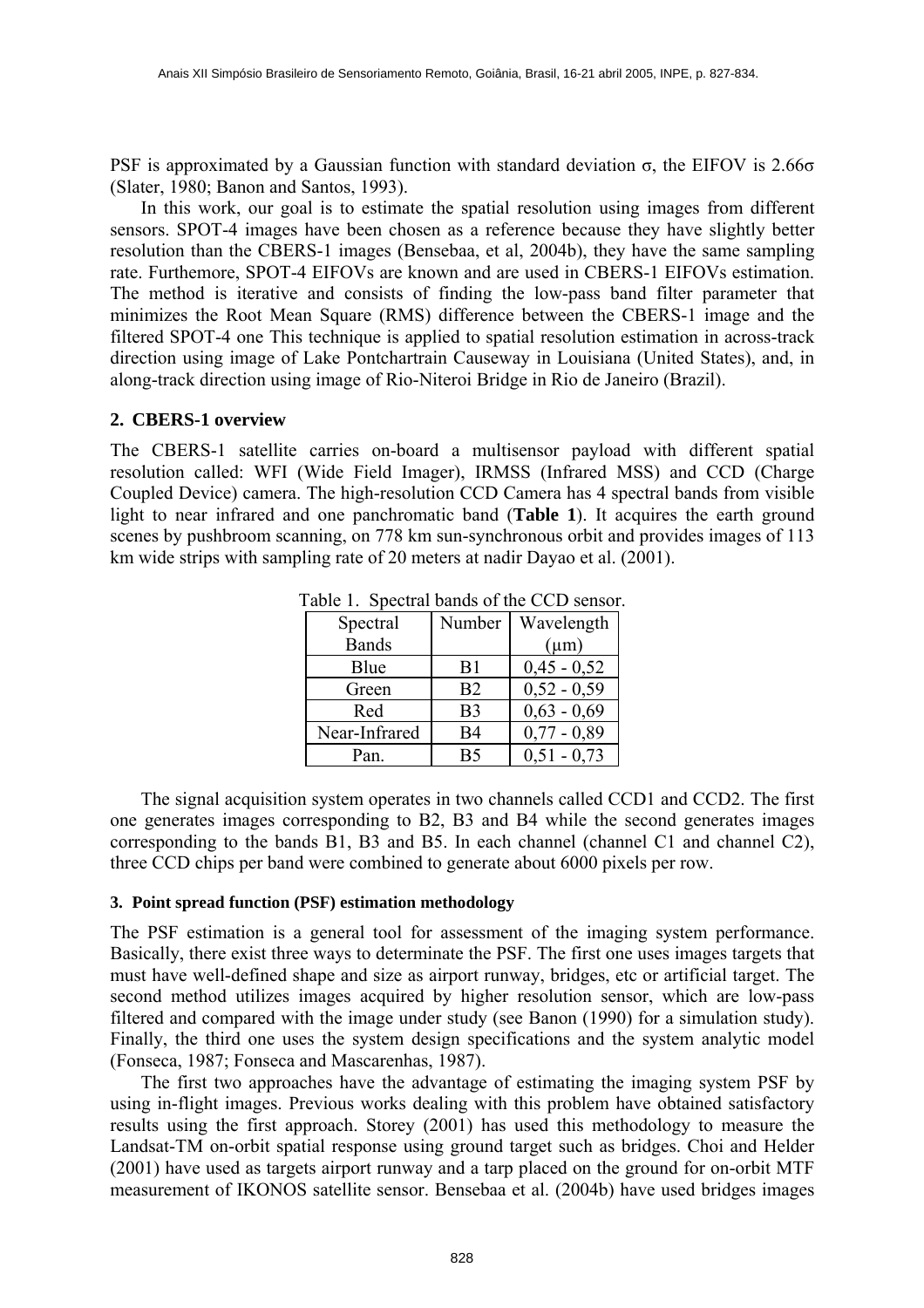to estimate the spatial resolution of CBERS-1 imaging system. The spatial resolution estimation used in this work is based on the second approach.

# **3.1 Target selection**

The image selection was made based on separability properties. In order to make profit of the simplicity of working with 1D data, we chose images of along-track and across-track bridges, which are typically 1D, target. The Rio-Niteroi Bridge over Guanabara Bay (**Figure 1** and **Figure 3**) was chosen as 1D target to estimate the spatial resolution in the along-track direction. This bridge is 13.29-km long with only one deck and its width is 26.6 meters. On the other side, the Causeway Bridge over the Lake Pontchartrain (**Figure 2** and **Figure 4**) was used as 1D target to estimate the spatial resolution in across-track direction. The target is a 38.62-km long double deck bridge where each deck is 10.0 meters width and the gap is 24.4 meters width. The two decks of the bridge were constructed at different times (1956 and 1969) and exhibit slightly different reflectance. In addition, the water background is reasonably uniform.

# **3.2 Data preparation**

The Rio-Niteroi bridge and Lake Pontchartrain Causeway bridge images were acquired by CBERS-1 CCD sensor on December 02, 2001 and October 06, 2002, respectively. The same scenes were acquired by SPOT-4 CCD on November 28, 2001 for Rio-Niteroi Bridge and on November 25, 2002 for Lake Pontchartrain Causeway Bridge.

The CBERS-1 raw data images present a striping effect. Odd columns are brighter than even columns. This is due to the non-uniform detector gains, since each detector is responsible for one column in the images. The processing procedure to remove the stripping effect has been described in (Bensebaa, et al. 2004a). **Figure 5** and **Figure 7** shows destriped images of Band2 captured by CBERS-1 satellite CCD while **Figure 6** and **Figure 8** shows images of Band2 captured by SPOT-4 satellite CCD.

## **3.3 Image registration**

As the scenes images of Rio-Niteroi bridge and Causeway bridge were captured by different sensors, we have applied the registration algorithm developed by (Fedorov, et al, 2002). The SPOT-4 images were used as reference. **Figures 9** and **Figures 10** show the results of this processing.





Fig.1 Map of the Rio-Niteroi bridge in Fig.2 Map of the Causeway bridge over the Guanabara bay. the Pontchartrain lake.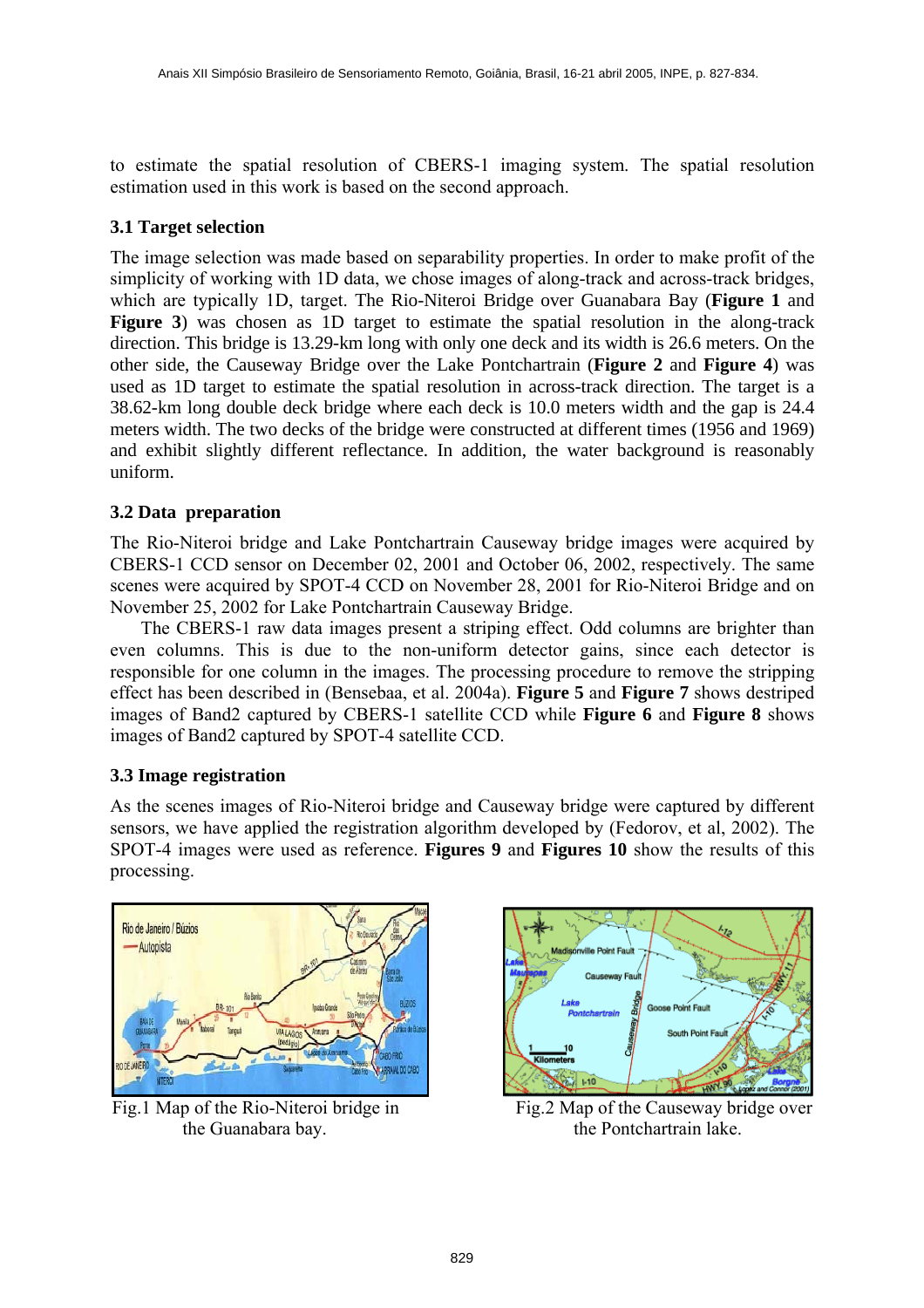

Fig.3 Aerial image of the Rio-Niteroi Fig.4 Aerial image of the Causeway



 Fig.5 Band2 of Rio-Niteroi bridge Fig.6 Band2 of Rio-Niteroi bridge destriped image captured by CBERS-1 CCD. original image captured by SPOT 4 CCD.



bridge in the Guanabara bay. bridge over the Pontchartrain lake.





Fig.7 Band2 of Causeweay bridge Fig.8 Band2 of Causeweay bridge destriped image captured by CBERS-1 CCD. original image captured by SPOT 4 CCD.

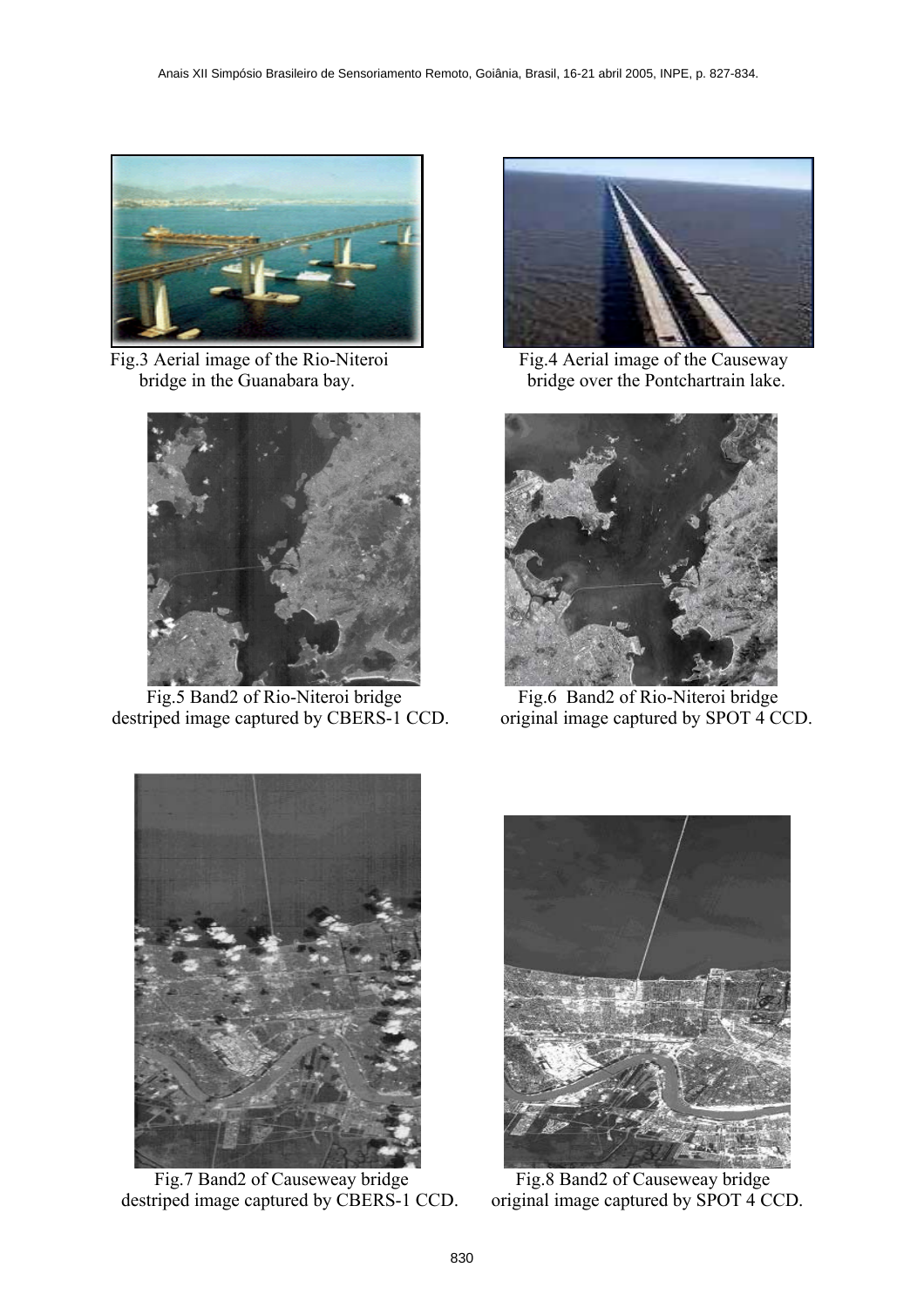



Fig.9 Registered band2 Fig.10 Registered band2 of the Rio-Niteroi bridge. of the Causeway bridge.

## **3.4 Point spread function modelling**

The overall on-orbit PSF is the convolution of each sub-system PSF: optic, detector, electronic, etc. In this work the point spread function is modeled as a 2D separable Gaussian function that is,

$$
h(x_1, x_2) = h_{\sigma_1}(x_1) . h_{\sigma_2}(x_2),
$$

where

$$
h_{\sigma}(x) = \frac{1}{\sqrt{2\pi}\sigma} e^{-\frac{x^2}{2\sigma^2}} \qquad .
$$

In this work, the employed method for the CBERS-1 EIFOV estimation is based on the degradation of a SPOT-4 image. It assumes that the CBERS-1 and SPOT-4 image are registered and that the SPOT EIFOV of each band is known.

Let *f* be the original scene and let  $h<sub>s</sub>$  be the SPOT-4 imaging system PSF. Then the original SPOT-4 image is given by:

$$
g_s = h_s * f.
$$

Let  $h_a$  be the degradation filter PSF. Then the SPOT-4 degraded image is given by:

$$
g_d = h_d * g_s = h_d * (h_s * h_f) = (h_d * h_s) * f.
$$

Finally, let  $h_c$  the CBERS-1 imaging system PSF. Then, the CBERS-1 image is given by:

$$
g_c = h_c * f
$$
.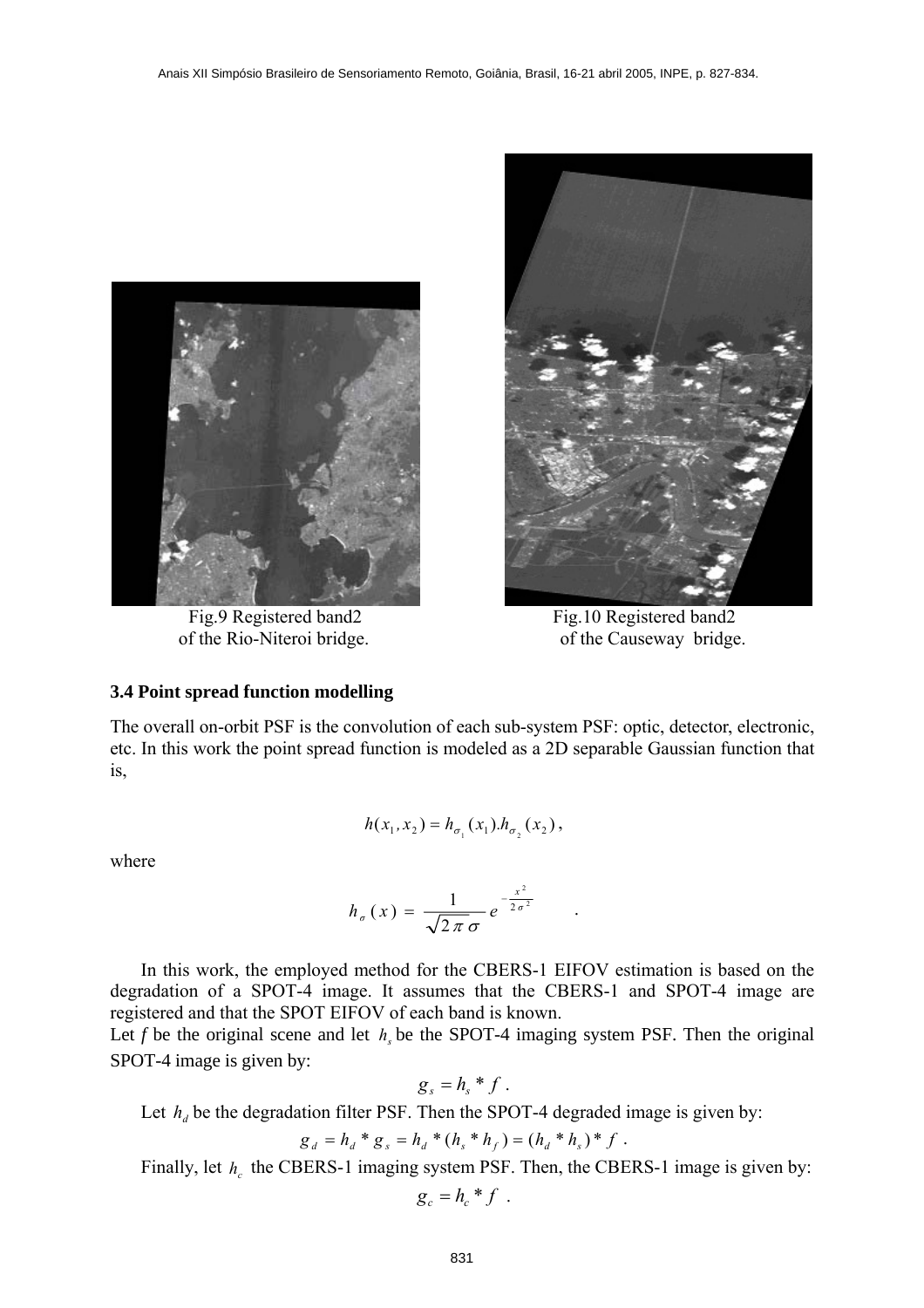To find the PSF of CBERS-1 imaging system  $h<sub>c</sub>$ , we minimize the difference between the CBERS-1 image  $g_c$  and the SPOT-4 degraded image  $g_d$  by adjusting  $h_d$ . At the minimum,  $g_d \approx g_c$  and  $h_s * h_d$  is our estimation for  $h_c$ . The **figure 11** shows the block diagram of lowresolution image simulation.



Fig.11 block diagram of low-resolution image simulation

For the along-track and across-track spatial resolution estimation, a three-step approach was used. The first step consists of estimating a gain parameter for the radiometric adjust between CBERS-1 image and SPOT-4 image. The second step consists of finding an offset parameter that describes the residual registration error between both images. In the last step, the standard deviation parameter of degradation filter is estimated. This one is used to compute the EIFOV CBERS-1. In all steps the root-mean-square minimization is used. Details of the proposed method are presented below.

Let  $g_c$  be one column (respectively one line) of the along-track (respectively across-track) bridge CBERS-1 image and *gs* be one column (respectively one line) of the along-track (respectively across-track) bridge SPOT-4 image.

Let denote by  $g_{\mu\sigma}$  be the degraded SPOT-4 column (respectively one line) that is:

$$
g_{\mu,\sigma} = h_{\mu,\sigma} * g_s,
$$

where  $h_{\alpha\sigma}(x) = h_{\sigma}(x-\mu)$ .

## *Step 1: Radiometric Adjust*

In this step, the radiometric adjust is based on the estimation of a gain parameter *a* that allows to minimize the radiometry difference between the CBERS-1 column (respectively line) and the SPOT-4 column (respectively line).

Hence, given an a priori value  $\sigma_0$  we look for the parameter *a* which minimizes

$$
\sum \bigl((a g_c + b) - g_{o,\sigma_0}\bigr)^2\,,
$$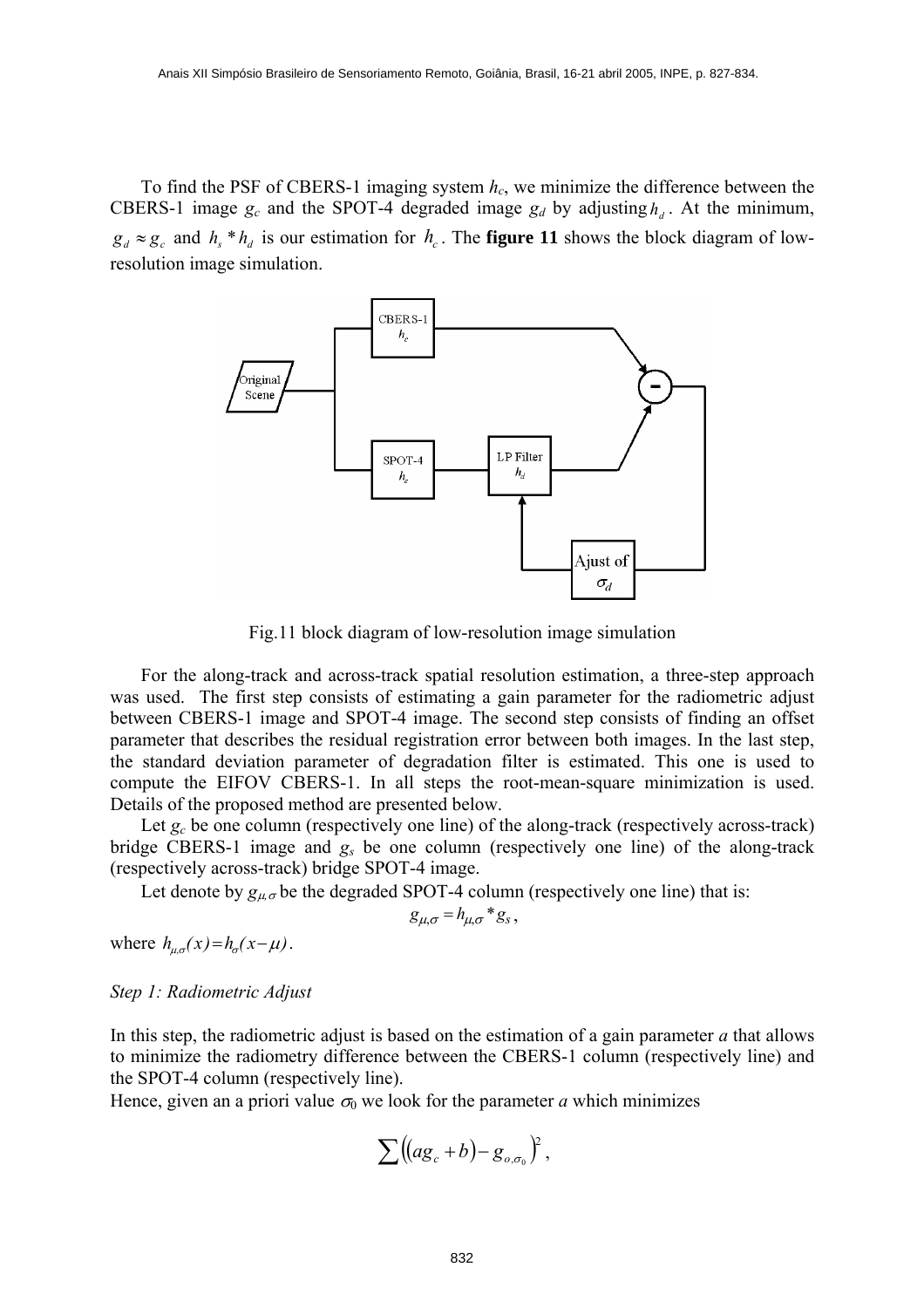where  $b = m - a$  *m<sub>c</sub>* (the initial value for *a* in the minimization is  $s/s_c$ ),  $m_c$  and  $s_c$  are the mean and standard deviation of  $g_c$ , and *m* and *s* are the mean and standard deviation of  $g_s$ .

#### *Step 2: Offset Adjust*

In this step *a* and *b* being the parameters found at step 1, we look for  $\mu$  that minimizes

$$
\sum \bigl((a g_c + b) - g_{\mu, \sigma_0}\bigr)^2
$$

*Step 3: EIFOV Estimation* 

In this step *a*, *b* and  $\mu$  being the parameters found in the previous steps we look for  $\sigma$  that minimizes

$$
\sum \bigl((a g_c + b) - g_{\mu,\sigma}\bigr)^2
$$

The along-track (respectively across-track) EIFOV estimation of CBERS-1 imaging system is given by:

$$
EIFOV_c = 2.66 \left( \left( \frac{EIFOV_s}{2.66} \right)^2 + \sigma^2 \right)^{1/2}
$$

where EIFOVs is the along-track (respectively across-track) spatial resolution of SPOT-4 imaging system.

The final estimated value of the imaging system  $EIFOV_c$  is the mean value of the EIFOVc obtained at each column (respectively each line).

In the three steps, the parameters have been obtained by nonlinear programming (Himmelblau, 1972).

## **4. Results**

**Table 2** and **Table 3** present the EIFOV values of SPOT-4 imaging system used in this work. The results of the estimated parameters of CBERS-1 CCD imaging system are presented in **Table 4** and **Table 5**.

in along-track direction.

| $m$ and $m$ and $m$ and $m$ . |            |                    |
|-------------------------------|------------|--------------------|
| <b>Bands</b>                  | $\sigma_1$ | EIFOV <sub>1</sub> |
| B2                            | 10.56      | 28                 |
| B3                            | 11.26      | 30                 |
| R4                            | 11.63      |                    |

Table 4: CBERS-1 estimated EIFOVs Table 5: CBERS-1 estimated EIFOVs

| <b>Bands</b> | σ     | EIFOV <sub>1</sub> |
|--------------|-------|--------------------|
|              | 12.74 |                    |
| B3           | 13.8  |                    |
|              |       |                    |

Table 2: SPOT-4 EIFOVs Table 3: SPOT-4 EIFOVs

|  | in across-track direction. |
|--|----------------------------|
|  |                            |

| <b>Bands</b> | σ    | EIFOV <sub>2</sub> |
|--------------|------|--------------------|
|              |      |                    |
| B3           | 10.7 |                    |
|              | 126  |                    |

in along-track direction in across-track direction

| <b>Bands</b> | $\sigma$ | EIFOV <sub>2</sub> |
|--------------|----------|--------------------|
| R2           | 24.34    | 65                 |
| B3           | 24.1     | 64                 |
|              | 28.75    |                    |